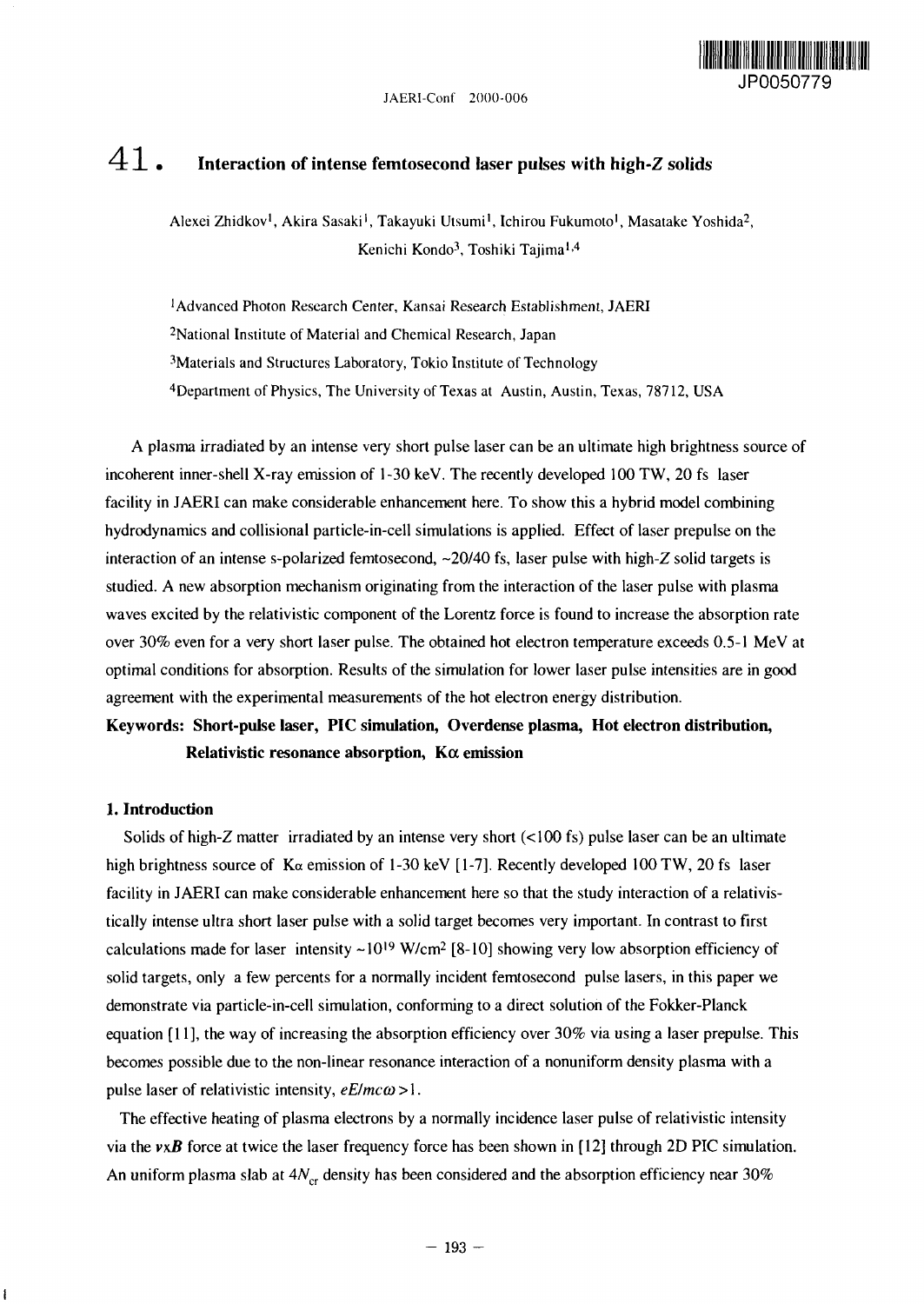has been numerically obtained. Actually, the motion of a relativistic electron in an overdense plasma has a set of resonance ranging near  $2\omega$  and  $\omega$ , all of the resonance effect on the absorption process. The effect of  $v \times B$  force on the absorption of a short laser pulse may occur at low laser intensities as well. We make calculations for moderate laser intensity and show a good agreement of our results with previous experimental ones of Ref.[7].

### **2. Interaction of a short laser pulse with an overdence plasma**

The electron motion in the electromagnetic plane wave

$$
E_{\rm Y} = A\cos(\omega t + kx), \qquad H_{\rm Z} = A\cos(\omega t + kx)
$$

irradiating the plasma can be found in the laboratory reference frame. Assuming the acting force due to plasma electrostatic field in the following form

$$
F_{x}=-m\omega_{\rm pl}^{2}x
$$

where x is the electron coordinate,  $\omega_{nl}$  the plasma frequency, one can find

$$
\begin{cases}\n u_{\gamma} = A \sin(\tau + \tilde{x}) + u_{\gamma}^{0} , \\
\dot{u}_{\chi} = -\alpha^{2} \tilde{x} - \frac{1}{2} \tilde{A}^{2} \sin(2\tau + 2\tilde{x}) / \gamma, \\
\gamma = \sqrt{1 + u_{\chi}^{2} + \tilde{A}^{2} \sin^{2}(\tau + \tilde{x})} , \\
\dot{\tilde{x}} = u_{\chi} / \gamma ,\n\end{cases}
$$
\n(1)

where

$$
\tilde{A}=eA/mc\omega, \tilde{p}=mc\tilde{u}, \tau=\omega t, \tilde{x}=\omega x/c,
$$

 $\alpha = \omega_{nl}/\omega$ , *A* is the amplitude of the electromagnetic wave,  $u^0$  the initial momentum of the electron. The x-component of the momentum can be express in the form of implicit equation

$$
u_{x} = \frac{1 + u_{y}^{2} - (\gamma_{0} - u_{x}^{0} - \alpha^{2} [\tilde{x}^{2} / 2 - \int \tilde{x} d\tau])^{2}}{2(\gamma_{0} - u_{x}^{0} - \alpha^{2} [\tilde{x}^{2} / 2 - \int \tilde{x} d\tau])}
$$
(2)

with  $\gamma_0$  the initial energy of the electron. According to Eq.(2) the resonance condition appears at  $\omega_{\text{pl}}$ =  $2\omega$  if  $A \sim 1$ . With increase of the wave amplitude the resonance condition shifts to  $\omega$ . At very high laser intensity the set of resonance covers interval  $[\omega, 2\omega]$ . These conditions determine the optimal density gradient which obviously must increase with A.

Results of the simulation of interaction of a 20 fs laser pulse with an Al slab target is shown in Fig. 1. At low intensity we observe no resonance interaction in small density gradient scale region L-0.1-0.3 $\lambda$ . The resonance interaction appears at laser intensity  $\lambda^2 > 2 \times 10^{18}$  Wµm<sup>2</sup>/cm<sup>2</sup>. Initially, the absorption efficiency is maximal at the density gradient correspondent to the resonance at  $2\omega$  while, with the laser intensity, the density gradient increases to that determined by the resonance condition at  $\omega_{pl} = \omega$ . The temporal evolution of the electron distribution function is presented in Fig.2. Without the resonance condition the temperature of hot electrons is quite low, about 100 keV. Due to the resonance condition the temperature of hot electrons at the optimal density gradient considerably increases and can exceed 1 MeV at laser parameters achieved by JAERI facility.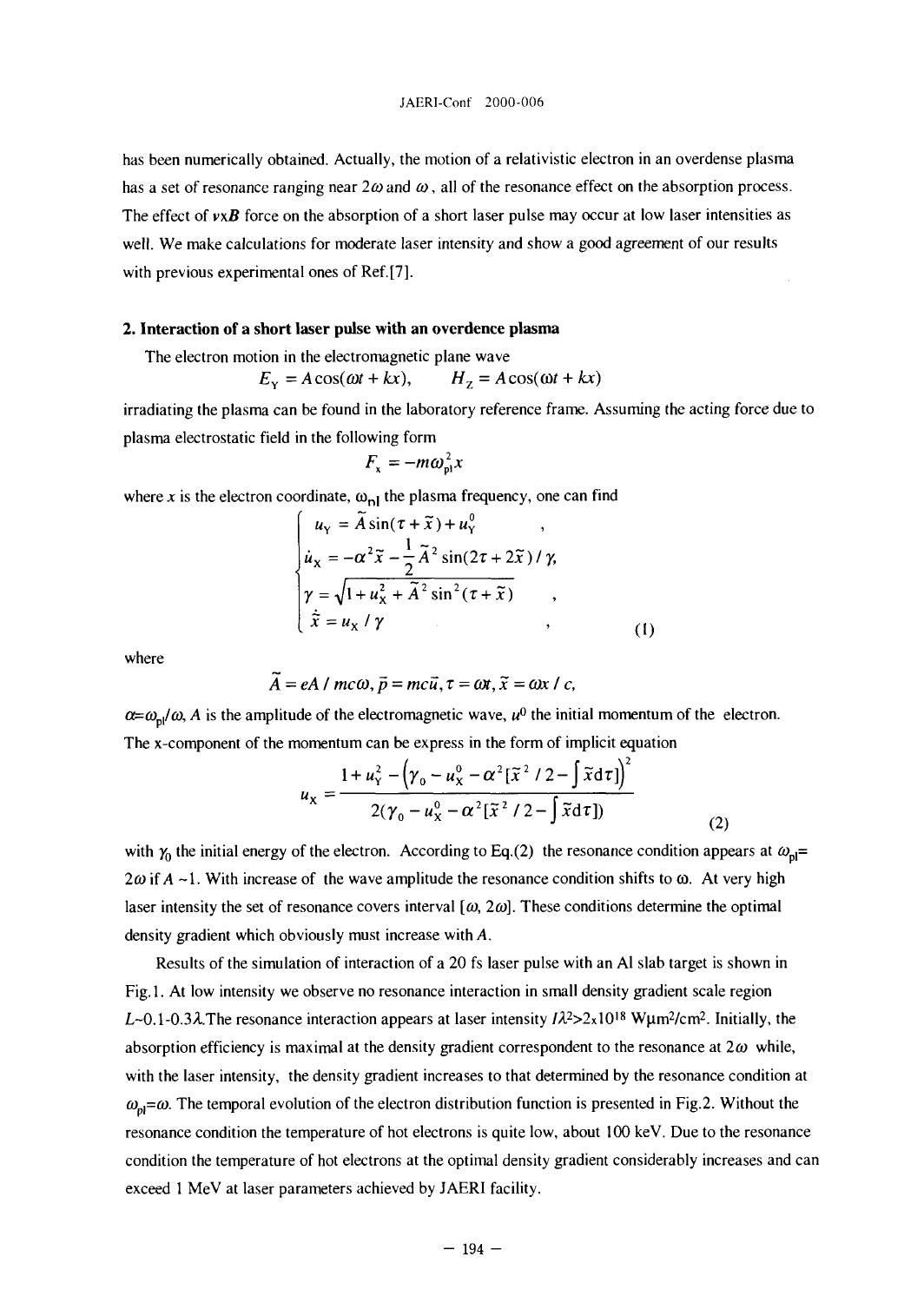To verify the model for the short laser pulse plasma interaction we perform the simulation of the electron distribution function at conditions of the experiment [7] where moderate laser intensity was applied. To include the effect of the laser prepulse we make the hydrodynamic calculation using HYADES code. The parameters of a Cu plasma after 8 ns prepulse of 10<sup>11</sup> W/cm<sup>2</sup> intensity are shown in Fig.3. These parameters are used for further PIC simulation. The distribution function for s-polarized and p-polarized laser pulses are shown in Fig.4 and Fig.5. The electron distribution function for the p-polarized laser pulse is completely agree with the experimental one. The dependence of intensity of  $K_{\alpha}$  emission with the energy of the laser pulse shown in Fig.6 is determined by electron energy cut-off and agree well with the measured.

#### References

- l.J.A.Cobble *et al.,* J.Appl. Phys. \_69\_, 3369 (1991)
- 2. A.Rouse *at al.*, Phys. Rev. E50, 2200 (1994)
- 3. T. Feurer *et al.,* Phys. Rev. E 56, 4608 (1997)
- 4. F.N. Beg et al., Phys. Plasmas 4, 447 (1997)
- 5. J. Yu, Z.Jiang, J.C.Kieffer, Phys. Plasmas 6, 1318 (1999)
- 6. T.Guo et al., Proc.SPIE 3157, 84 (1997)
- 7. M.Youshida et al., Appl.Phys.Lett. 73, 2393 (1998)
- 8. W.S. Lawson, P.W.Rambo, D.J.Larson, Phys. Plasmas 4, 788 (1997)
- 9. S. Miyamoto, S. Kato, K. Mima et al, J. Plasma Fusion Res. **73**, 343 (1997)
- 10. J.Denavit, Phys. Rev. Lett., 69, 3052 (1992).
- 11. S.C.Wilks *etal.,* Phys.Rev.Lett., 62,1383 (1992).
- 12. A.Zhidkov, A.Sasaki, Phys.Rev. E59, 7085 (1999); Phys. Rev.E60, 3273 (1999)

#### **Figure captions**

 $\overline{1}$ 

Fig.1 The dependence of the absorption efficiency on the density gradient for a 20 fs laser pulse of relativistic intensity in Al solids,  $\lambda$ =800 nm.

Fig.2 The temporal evolution of the electron distribution function at the optimal density gradient in Al slab targets.

Fig.3 Parameters of a Cu plasma after irradiation by the laser prepulse of 8 ns duration and 10<sup>11</sup> W/cm<sup>2</sup> intensity [7].

**Fig.4** The electron distribution function with s-polarized laser pulse of 42 fs duration and intensity of 10<sup>17</sup> W/cm<sup>2</sup> (see also Ref. [7]).

Fig.5 The electron distribution function with the p-polarized laser pulse.

Fig.6 The calculated dependence of Cu K $\alpha$  output with the energy of the laser pulse and the results of measurements [7].